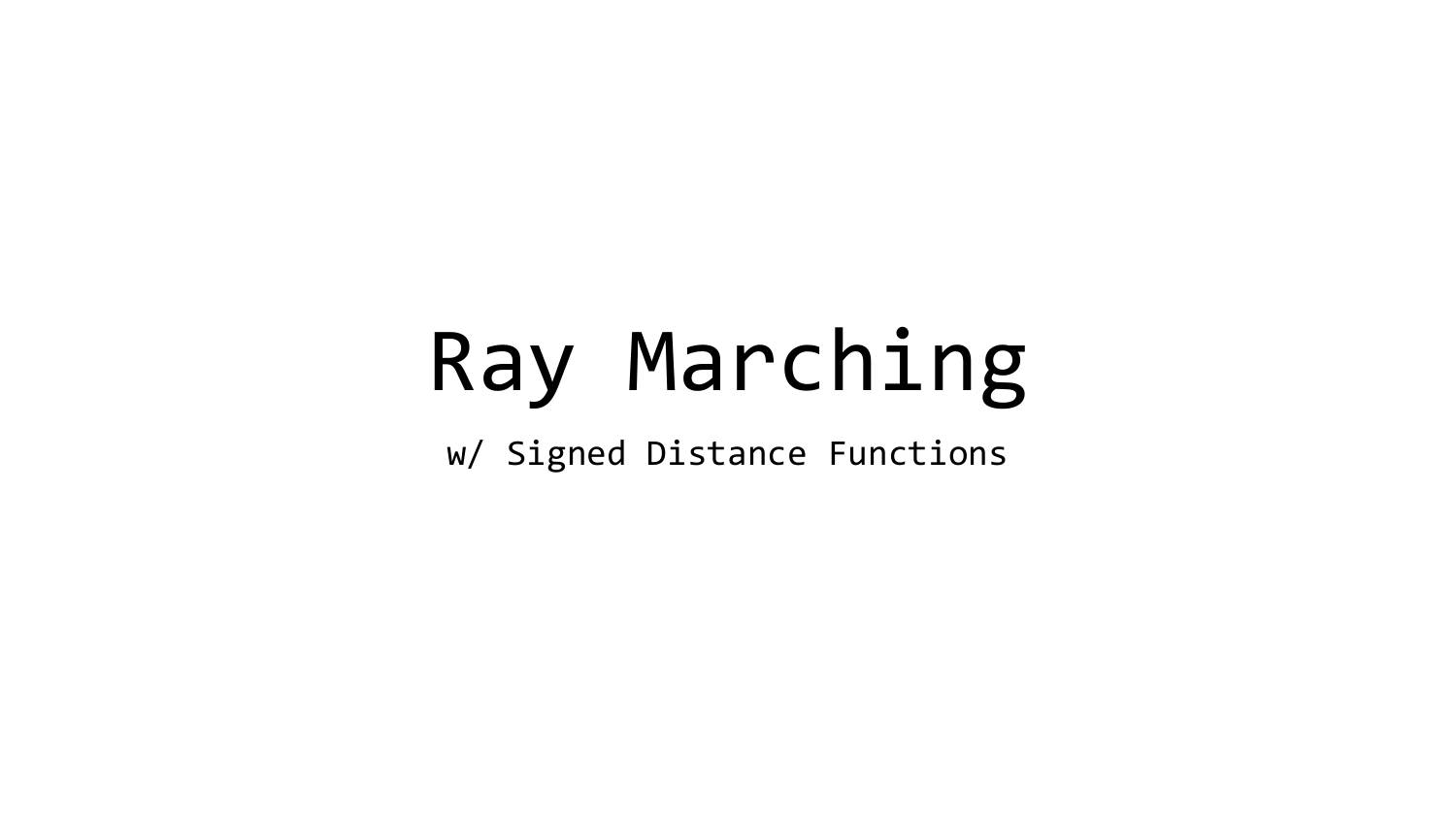### What is it?

- Ray marching is an algorithm to render surfaces defined by signed distance functions
- Similar to ray tracing
- SDFs can represent extremely complex surfaces

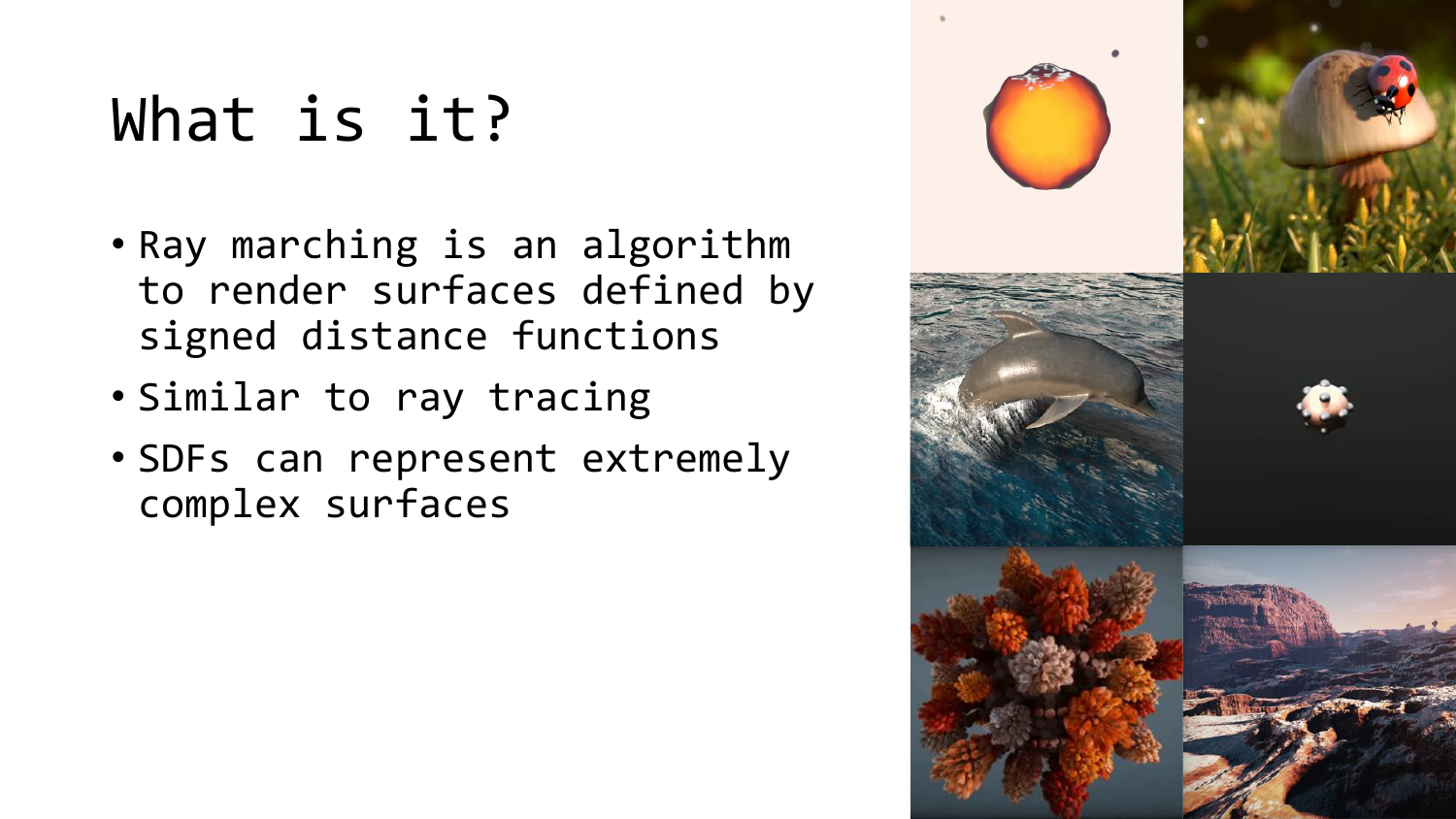# Signed Distance Functions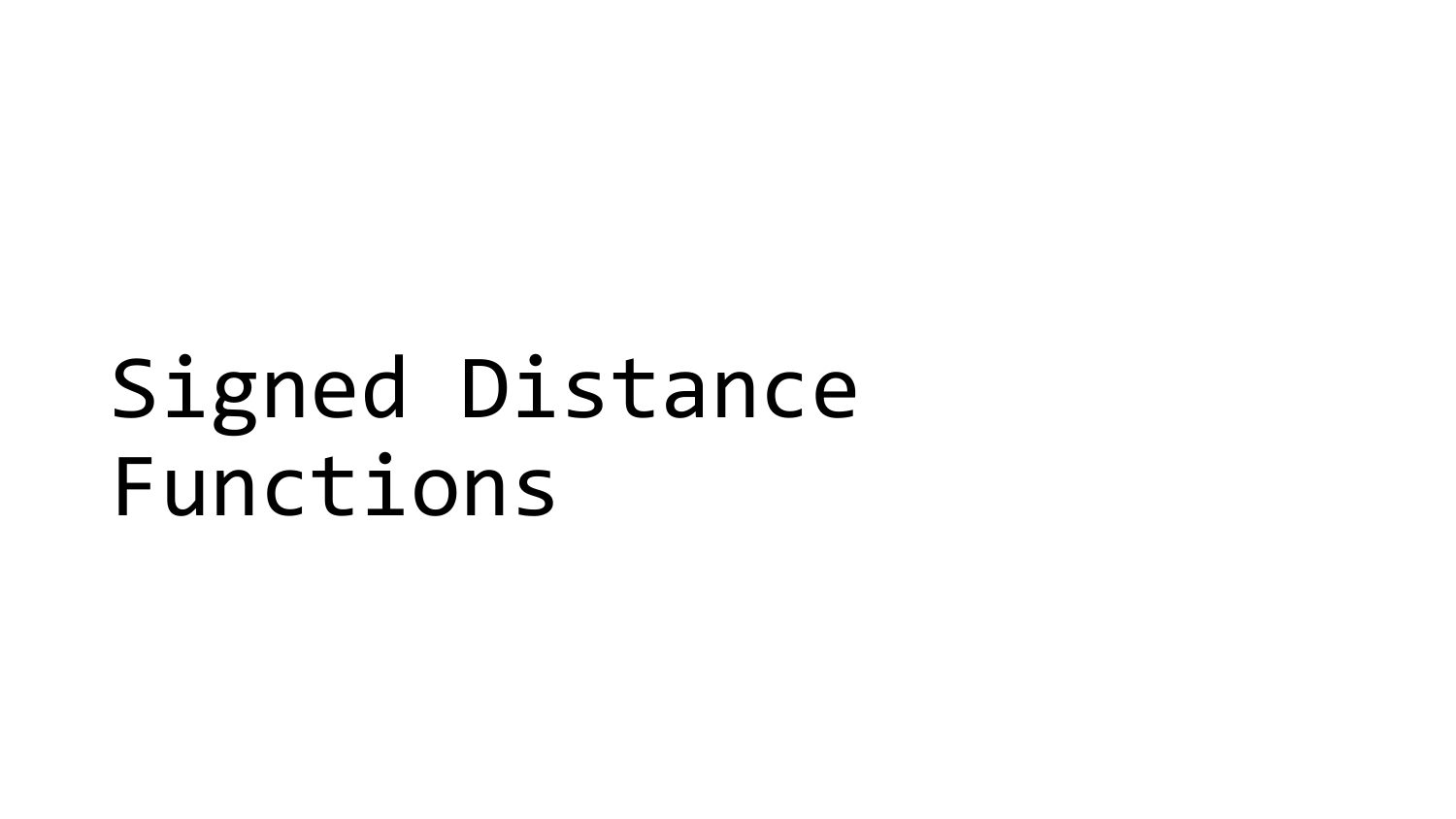### Signed Distance Function

- Given a point  $p$ , an SDF returns the distance to the nearest point of a surface
- Positive outside, 0 on the surface, negative inside

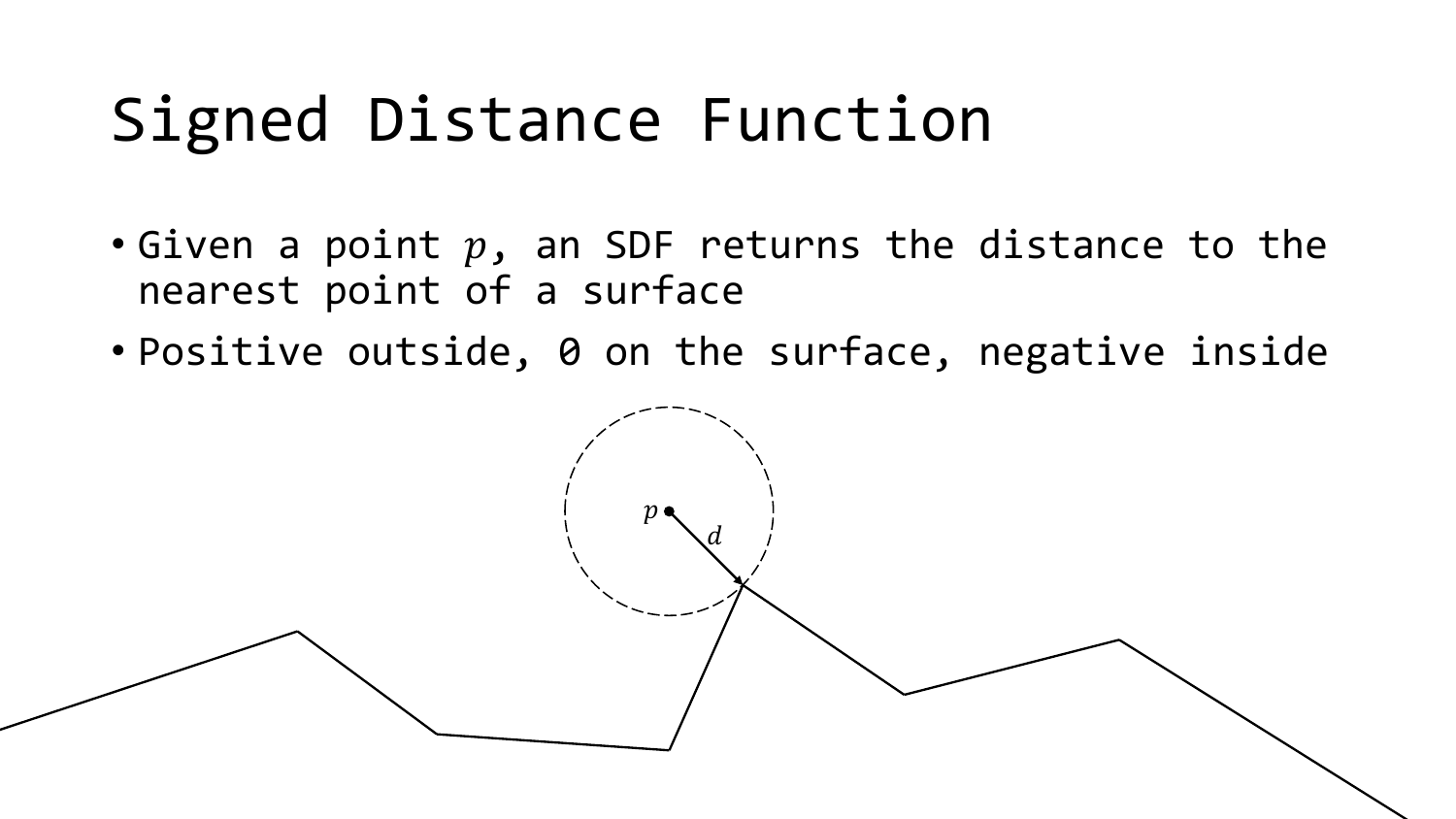#### Example with a 2D Circle

• Given a point  $p$  and a circle defined by center  $c$  and radius  $r$ 

• 
$$
SDF(p) = \sqrt{(p_x - c_x)^2 + (p_y - c_y)^2 - r}
$$

Or the distance between point and center minus the radius

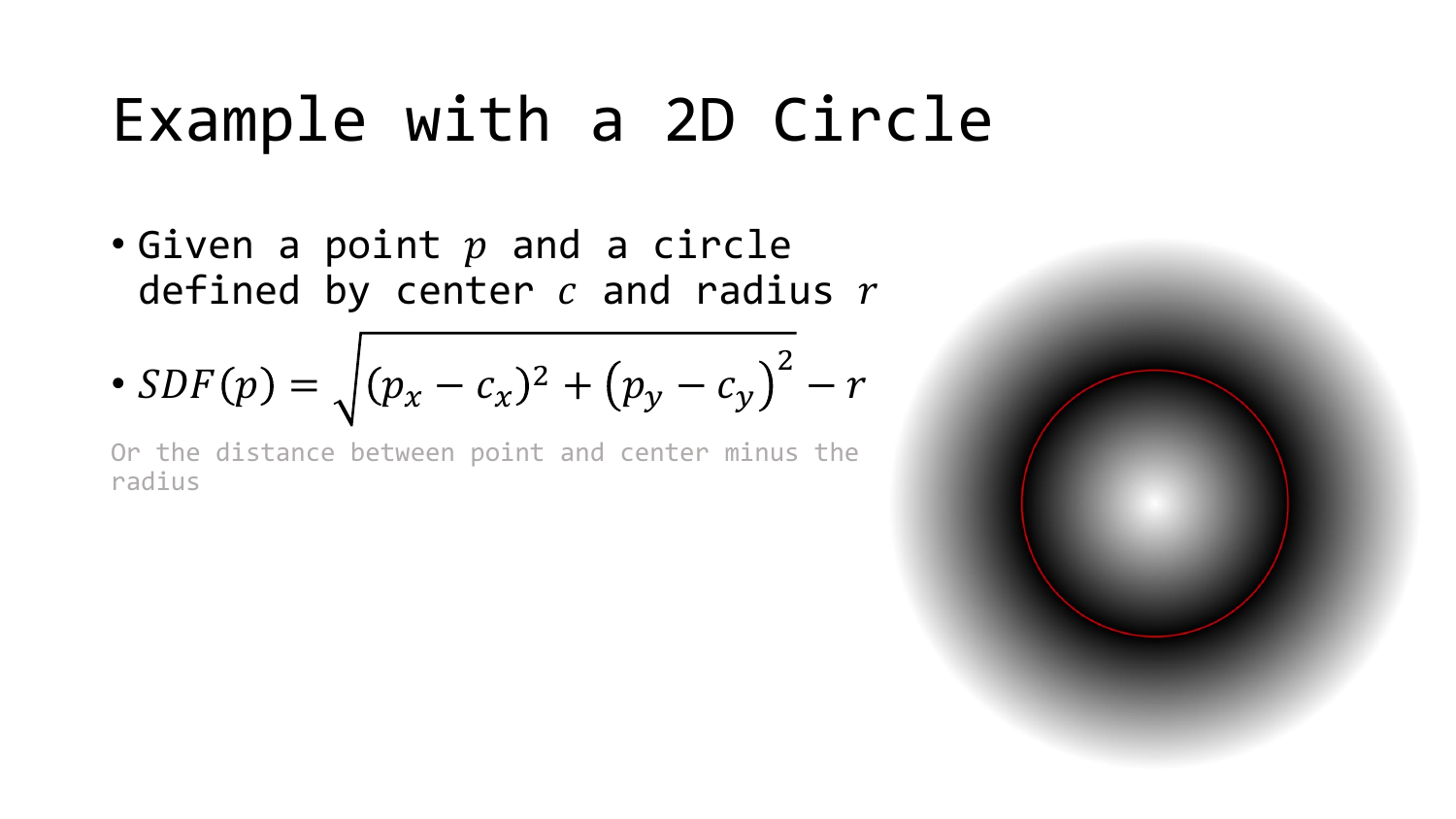### Code in GLSL

float sphereSdf(vec3 point, vec3 center, float radius) { return length(point - center) - radius; }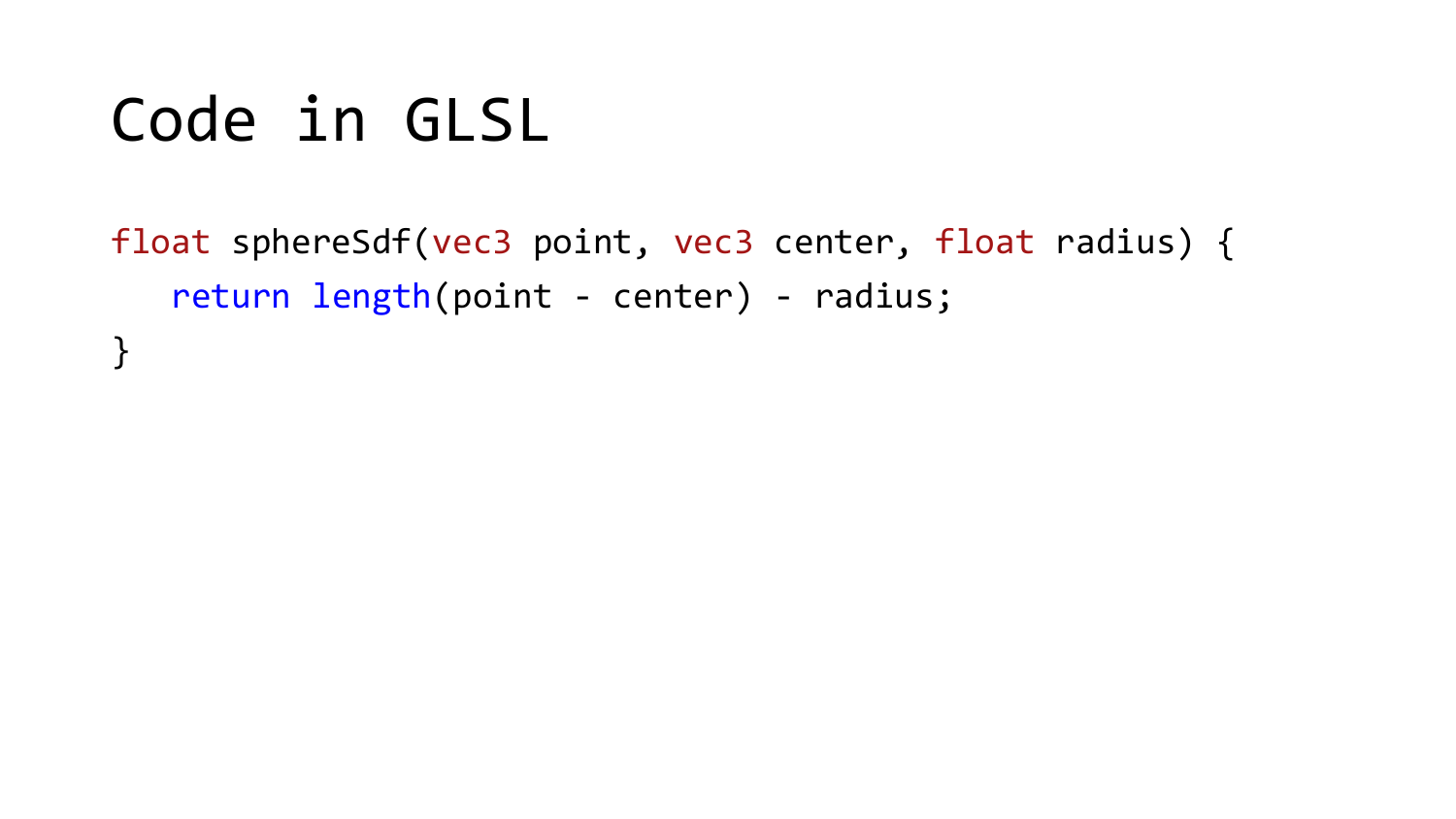# Ray Marching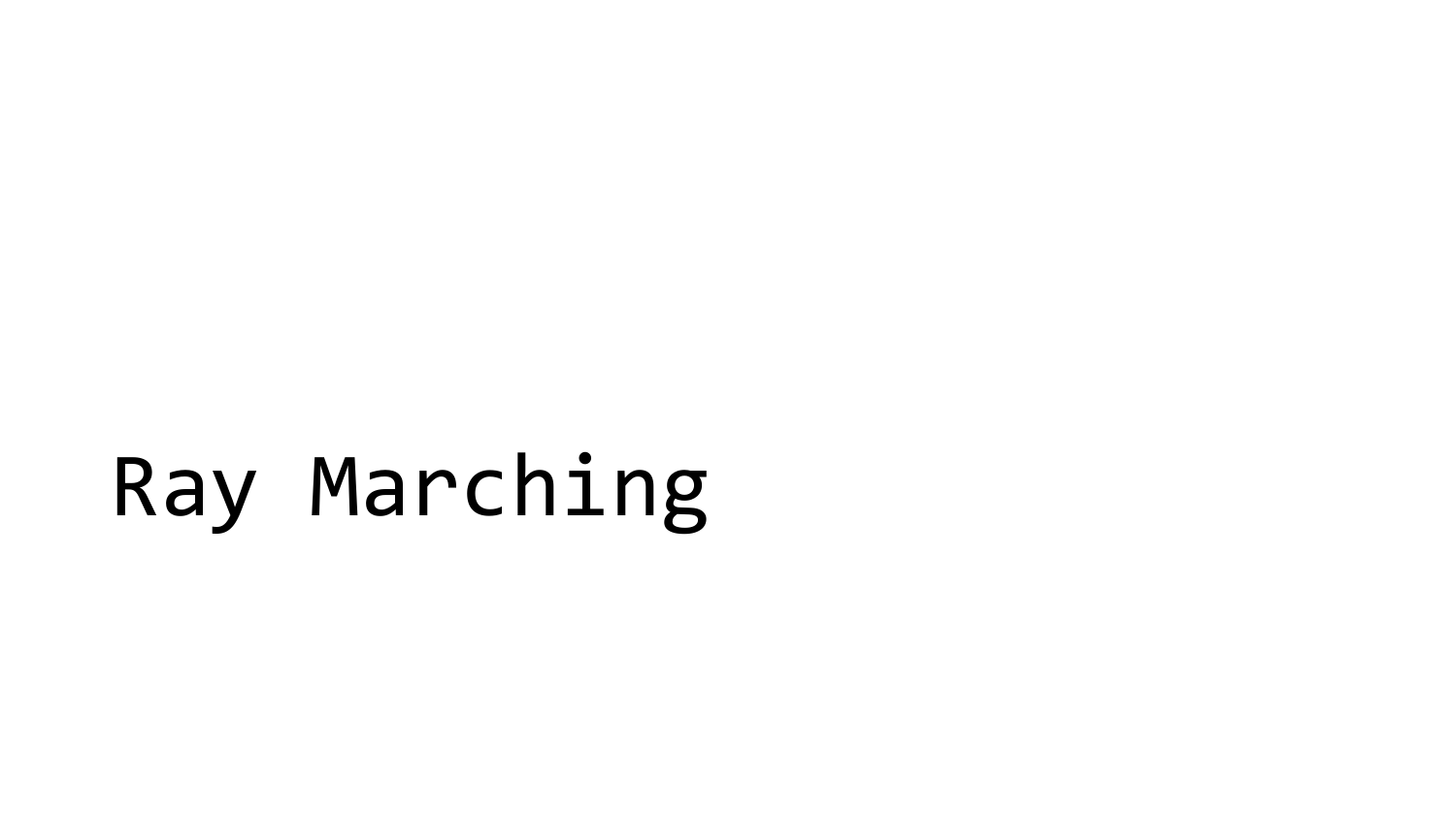## Ray Marching Basics

- For each pixel…
	- Create a ray from the camera through pixel
	- March along the ray to find surface intersection
	- Determine pixel color based on intersection and lights in scene

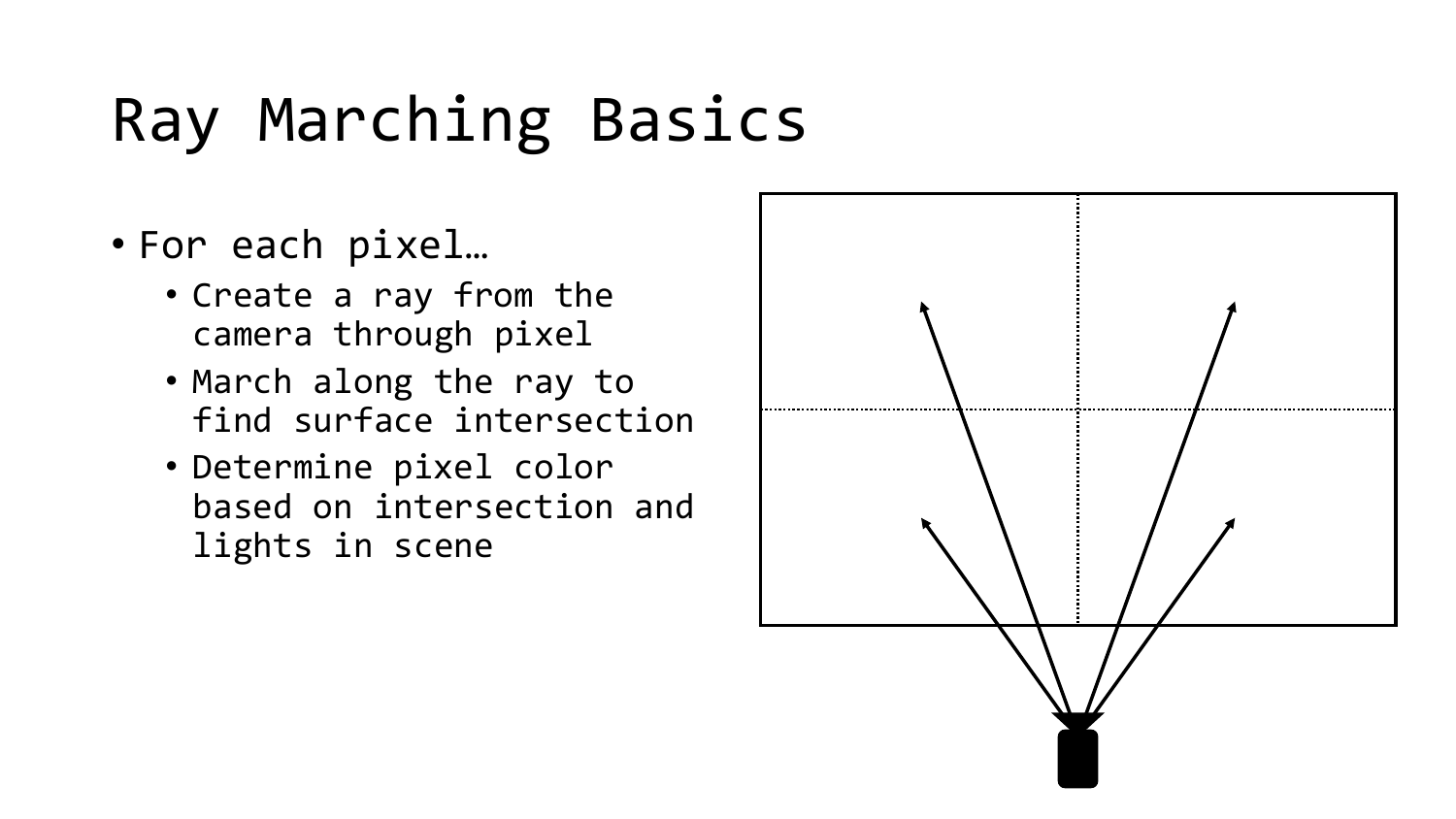### Marching along a Ray

- Starting at  $p_0$ , sample SDF
- Step that far along ray
- Repeat until within threshold
- Return total distance stepped

 $p_0$ 

 $\mathfrak{p}_1$ 

 $p_2$ 

 $p_3$ 

 $p_4$ 

 $p_5$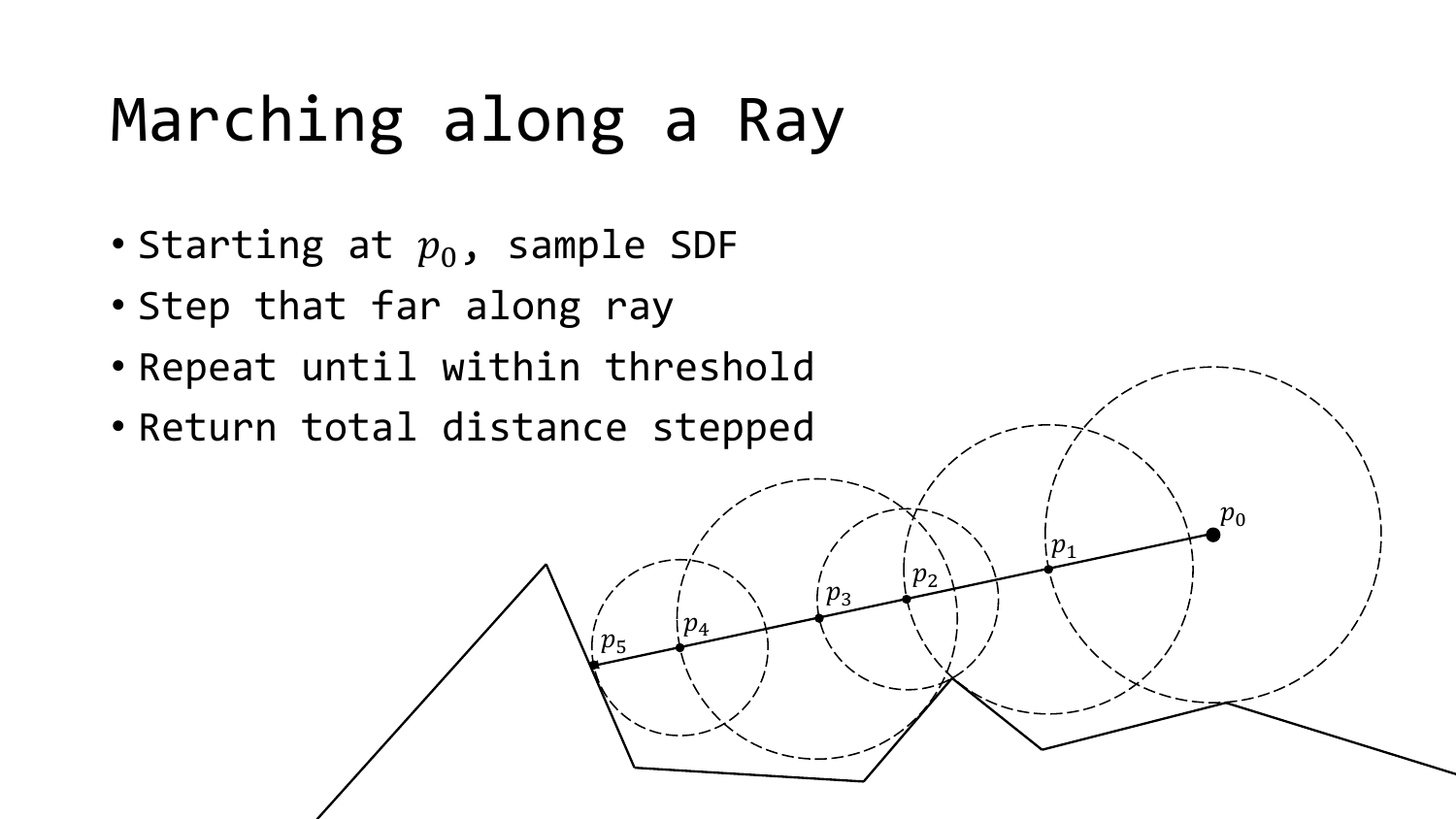### Code in GLSL

```
float marchRay(vec3 origin, vec3 ray) { 
   float t = 0.0;
   for(int i = 0; i < 100; i++) { // 100 is an arbitrary limit
      vec3 p = origin + t * ray;float dist = \text{sdf}(p);
      if (dist < 0.0001) return t; 
      t += dist;
      if (t > 20.0) return infinity;
   } 
   return t; 
}
```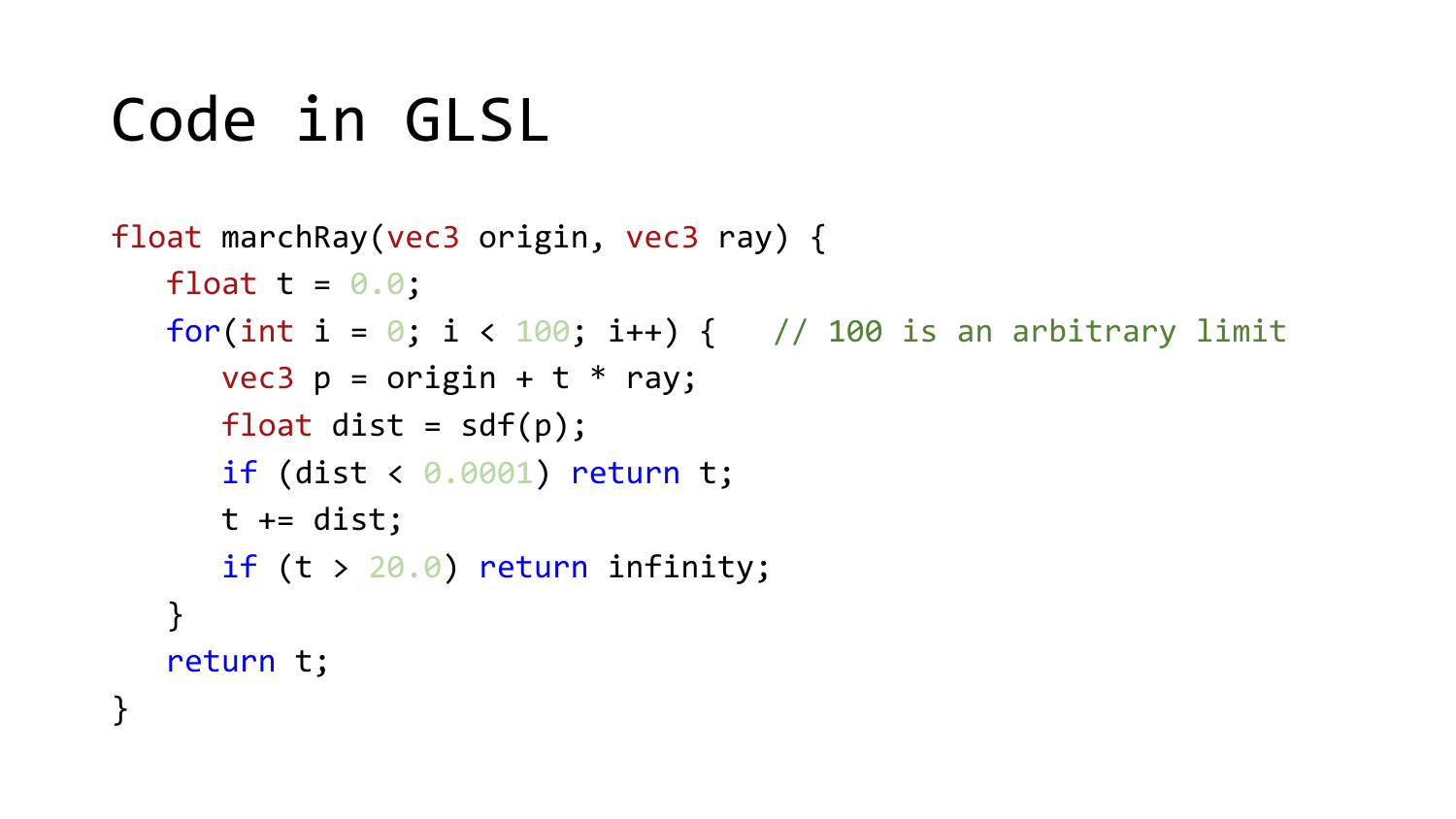#### Demo

- [Basic ray marcher](https://www.shadertoy.com/view/3sV3R3)
- [RP logo](https://www.shadertoy.com/view/WdyGDV)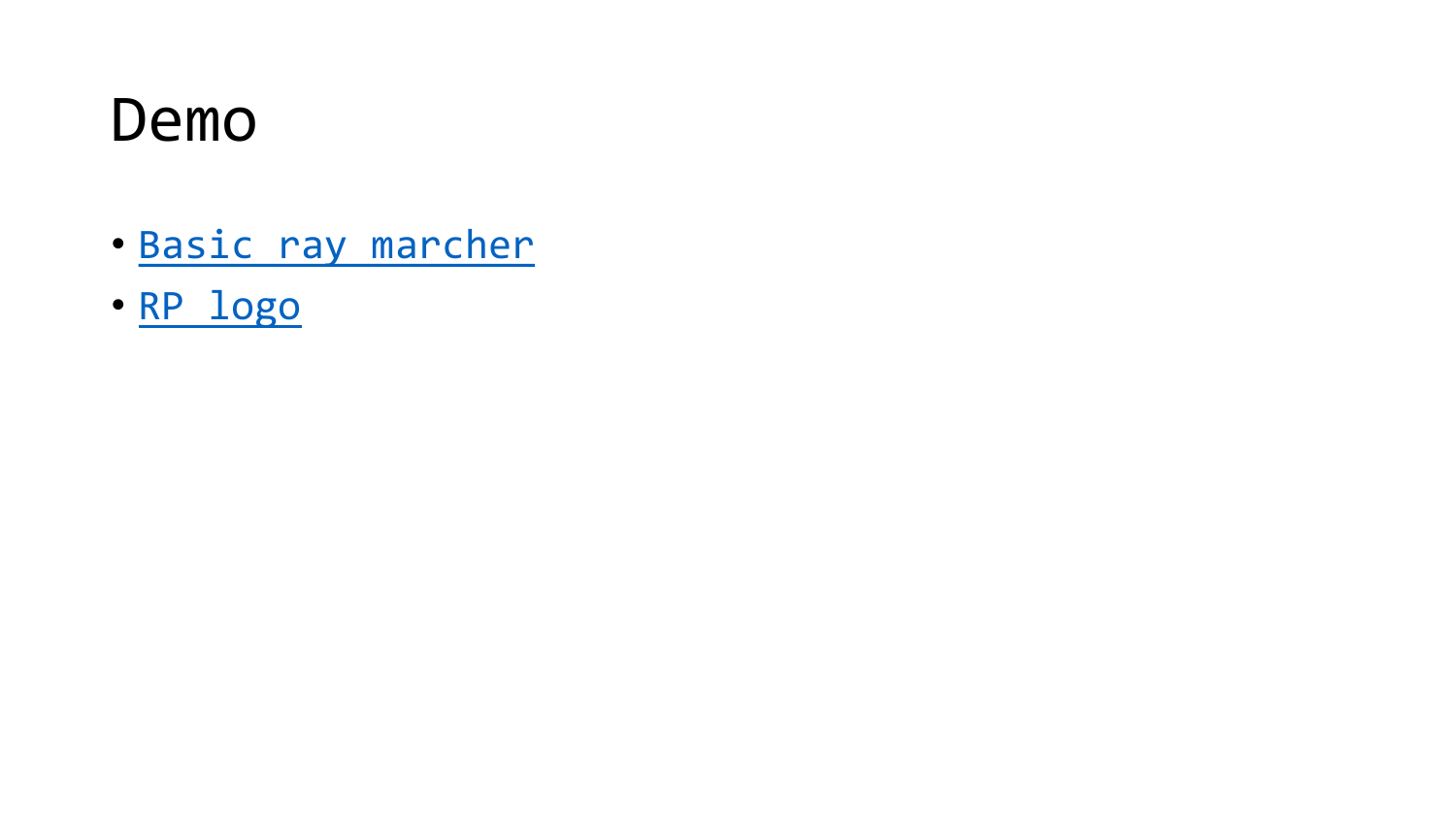# Appendix: Math Refresher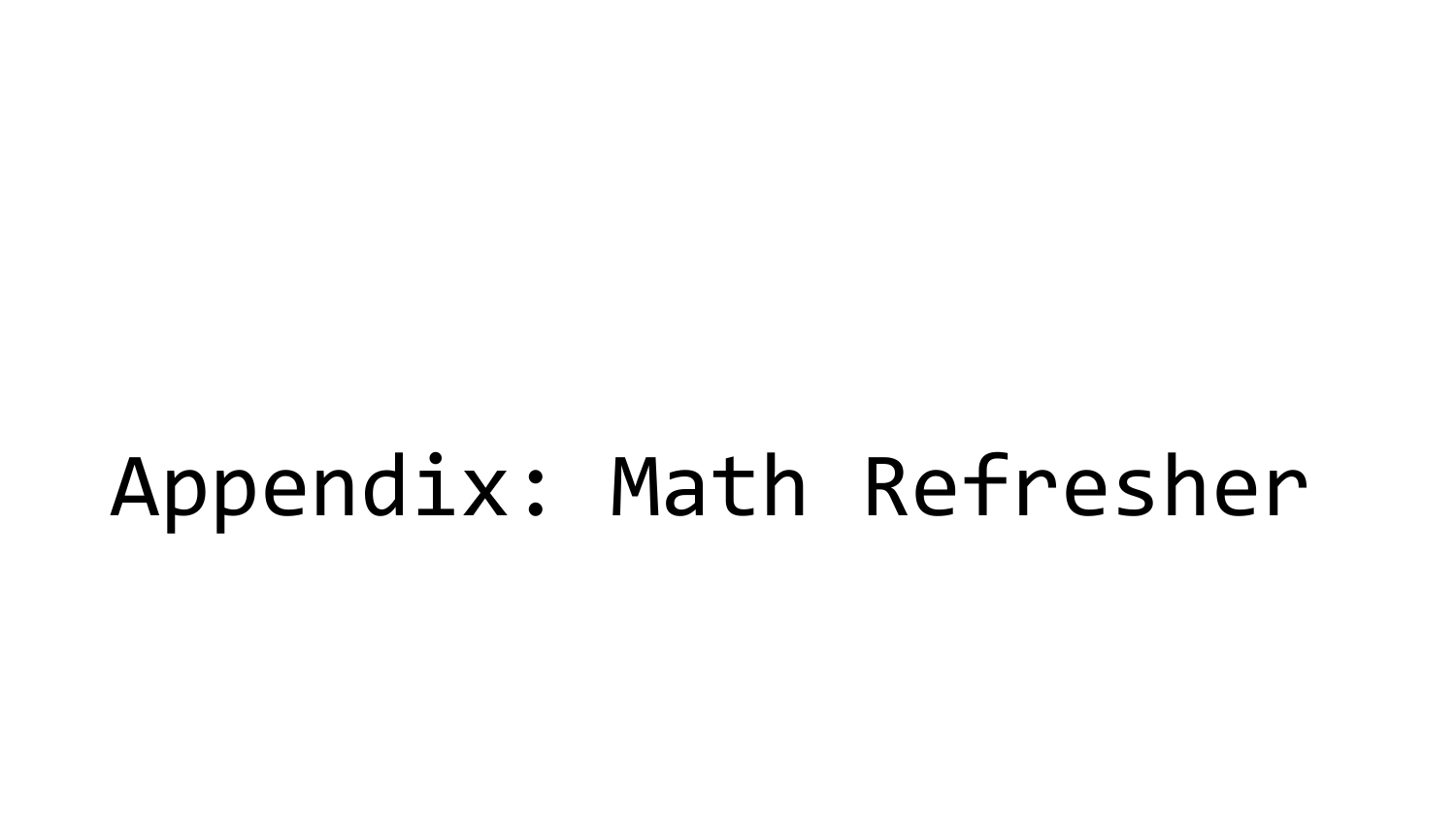#### Vector

- $\langle x, y, z \rangle$
- Has a length/magnitude and direction
- Does not have a position or unit of measure
- A "unit vector" is a vector whose length is 1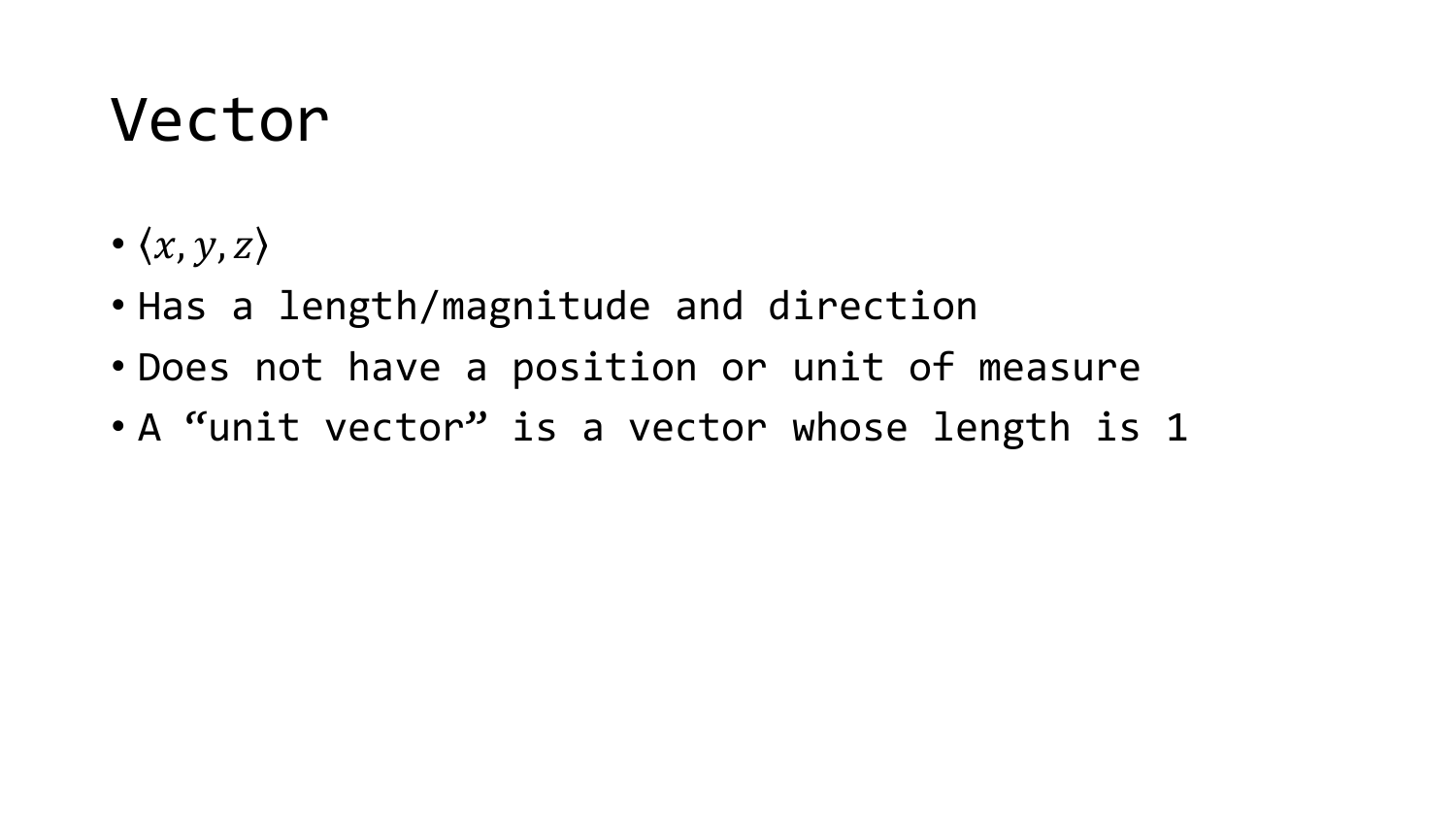## Cosine

•  $cos(0) = 1$ •  $\cos\left(\frac{\pi}{2}\right) = 0$ 

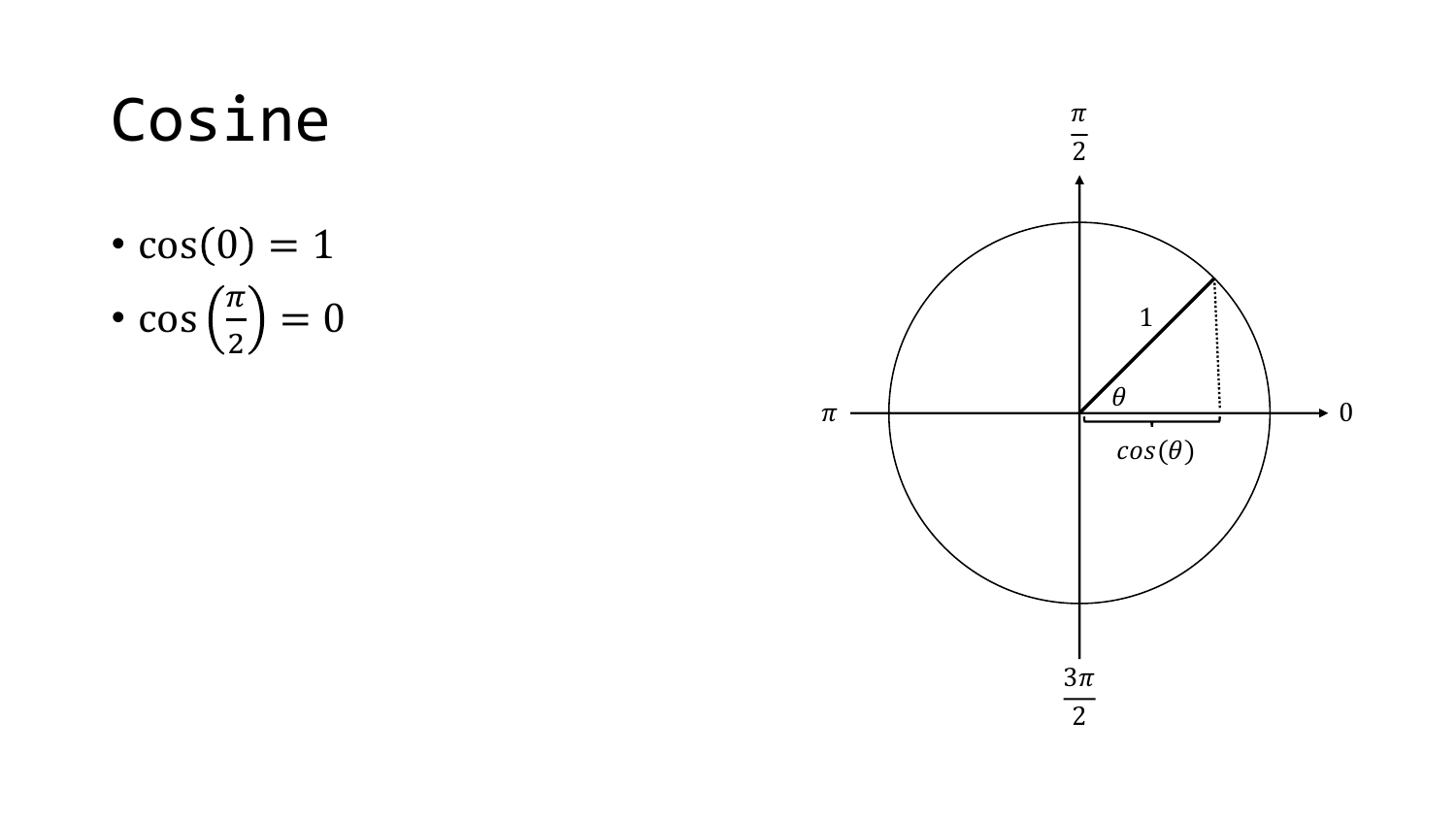#### Dot Product

- $\bullet$  If  $a$  and  $b$  are vectors, then
- $a \cdot b = a_x b_x + a_y b_y + a_z b_z$
- $\bullet$  If  $a$  and  $b$  are unit vectors, then
- $a \cdot b = \cos(\theta)$
- Parallel unit vectors give dot product of 1
- Perpendicular unit vectors give dot product of 0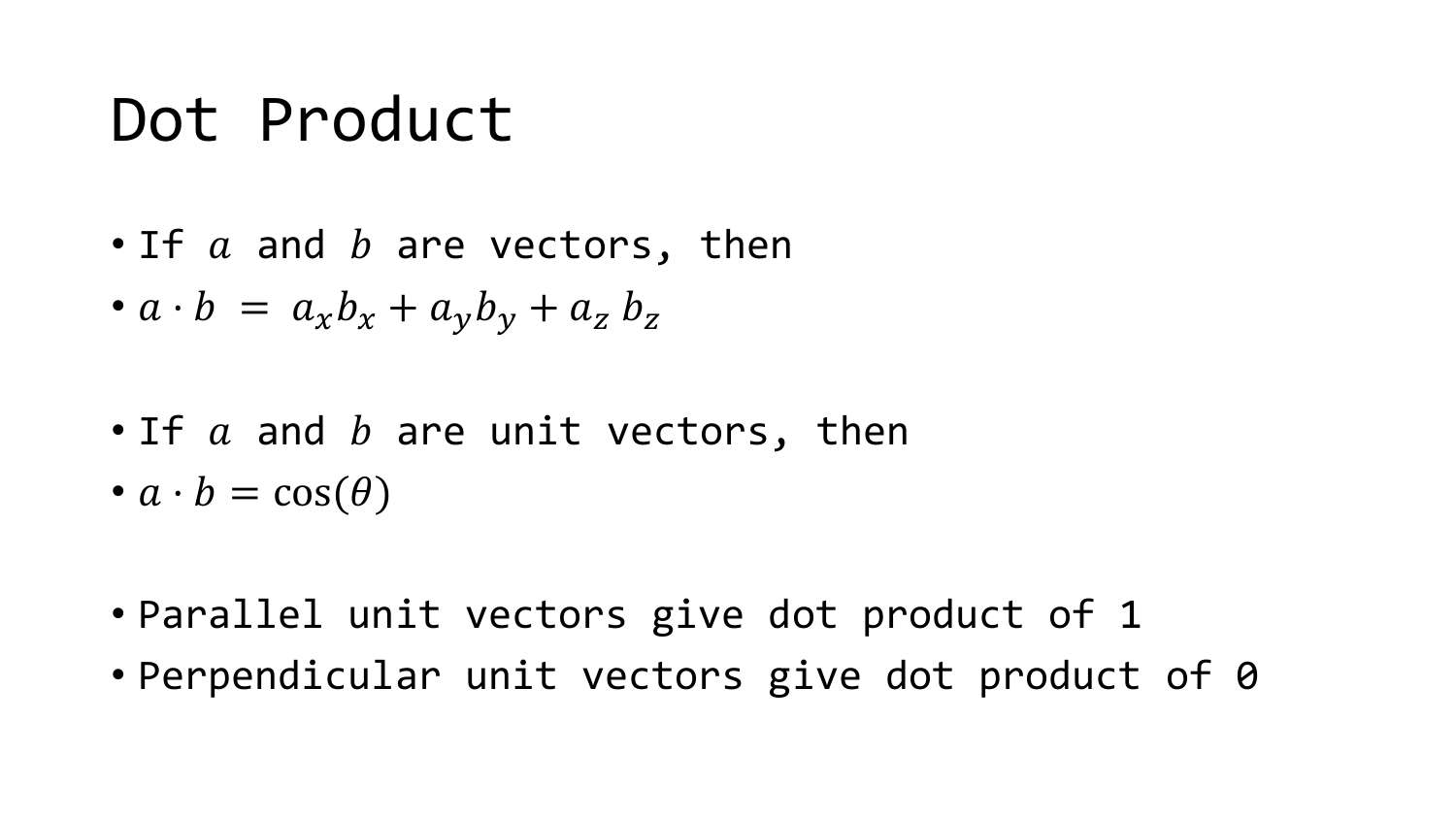# Appendix: Lighting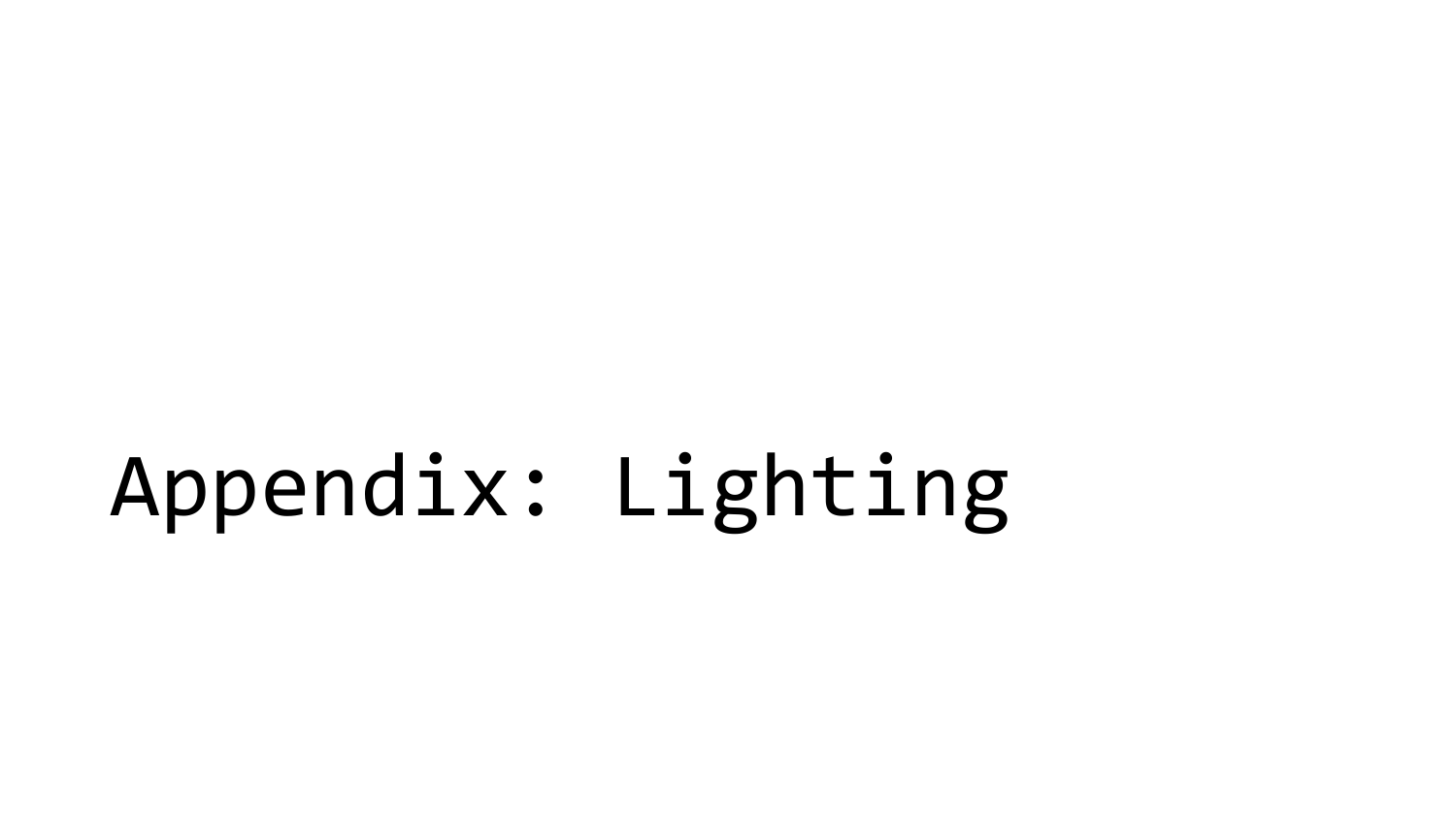#### Lambert Diffuse

- $diffuse = (L \cdot N) * C * I_L$
- Where…
	- $\bullet$   $L$  is the direction of the light
	- $\bullet$  N is the normal of the surface
	- $\cdot$  C is the albedo (color) of the material
	- $\bullet$   $I_L$  is the intensity of the light

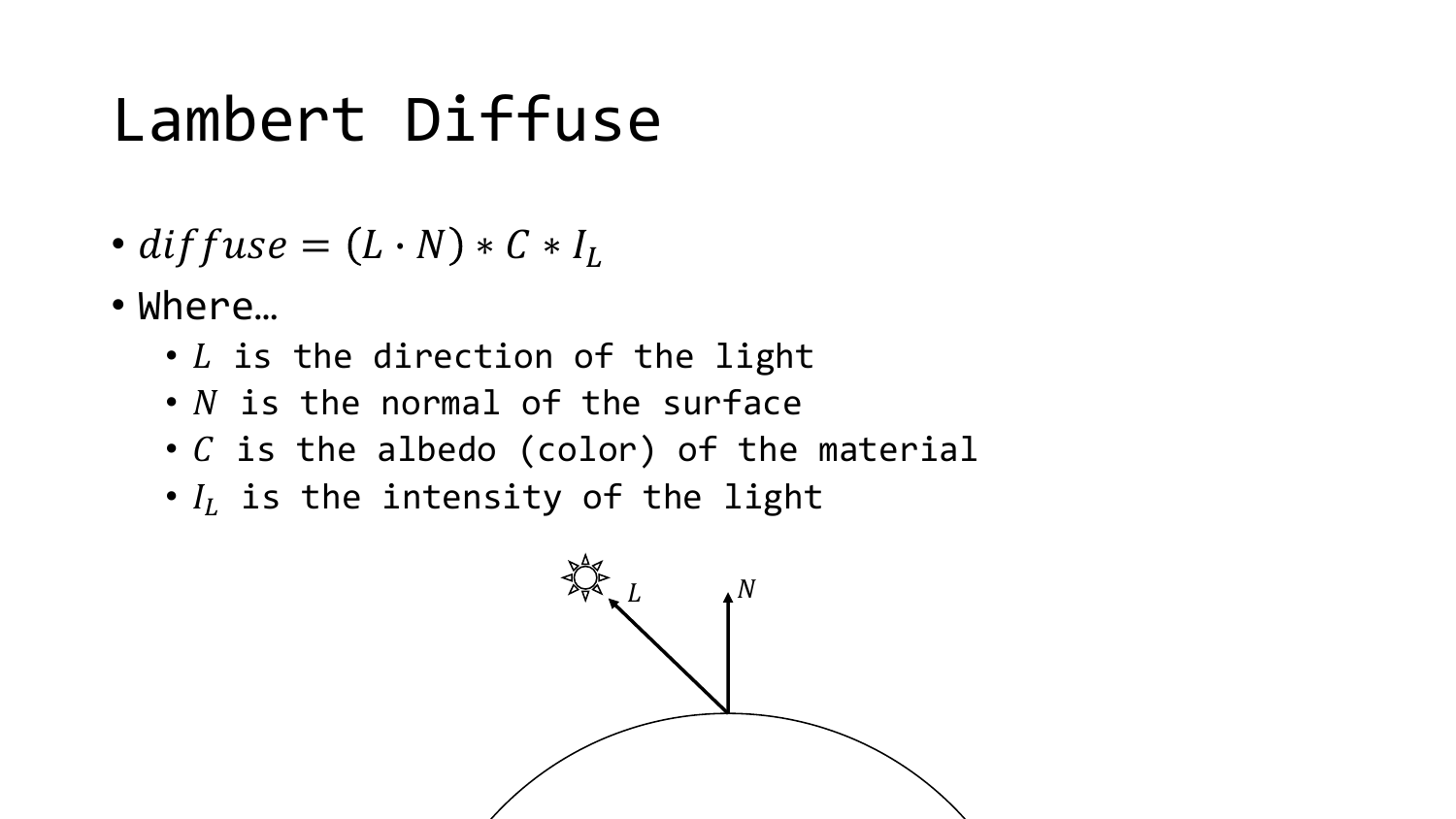## Phong Specular Highlight

- specular =  $(R \cdot V)^{\alpha}$
- Where…
	- R is the incoming light direction ( $-L$ ) reflected using the surface normal
	- $\bullet$  V is the direction of the camera
	- $\cdot$   $\alpha$  is the intensity of the reflection (larger numbers mean more mirror-like surfaces with smaller highlight)